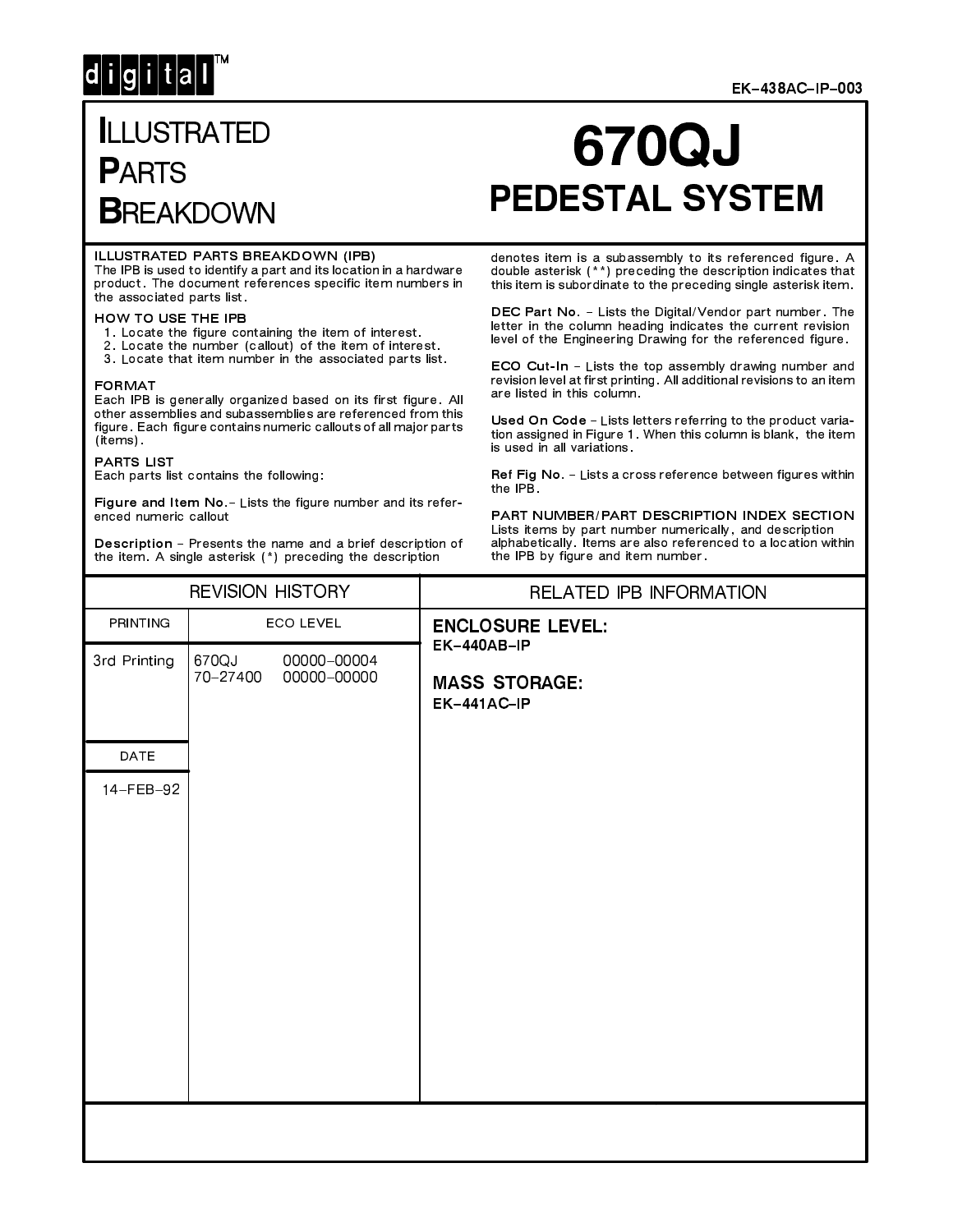Digital Equipment Corporation reserves the right, without notice, to make substitutions and modifications in the specifications of products documented in this manual and further reserves the right to withdraw any of these products from the market without notice.

Digital Equipment Corporation is not responsible for errors which may appear in the technical description (including illustrations and photographs) of the products covered by this manual.

None of the descriptions contained in this manual imply the granting of any license whatsoever to make, use or sell equipment constructed in accordance therewith.

Restricted Rights: Use, duplication or disclosure by the U.S. Government is subject to restrictions as set forth in subparagraph (c) (1) (ii) of the Rights in Technical Data and Computer Software clause at DFARS 252.227-2713.

Copyright © 1990, 1991 1992 by Digital Equipment Corporation. All rights reserved. Printed in U.S.A.

The postage-paid READER'S COMMENTS form on the last page of this document requests your critical evaluation to assist us in preparing future documentation.

The following are trademarks of Digital Equipment Corporation :

DECdirect, rtVAX, ThinWire, VAX, VAXserver, and the DIGITAL logo.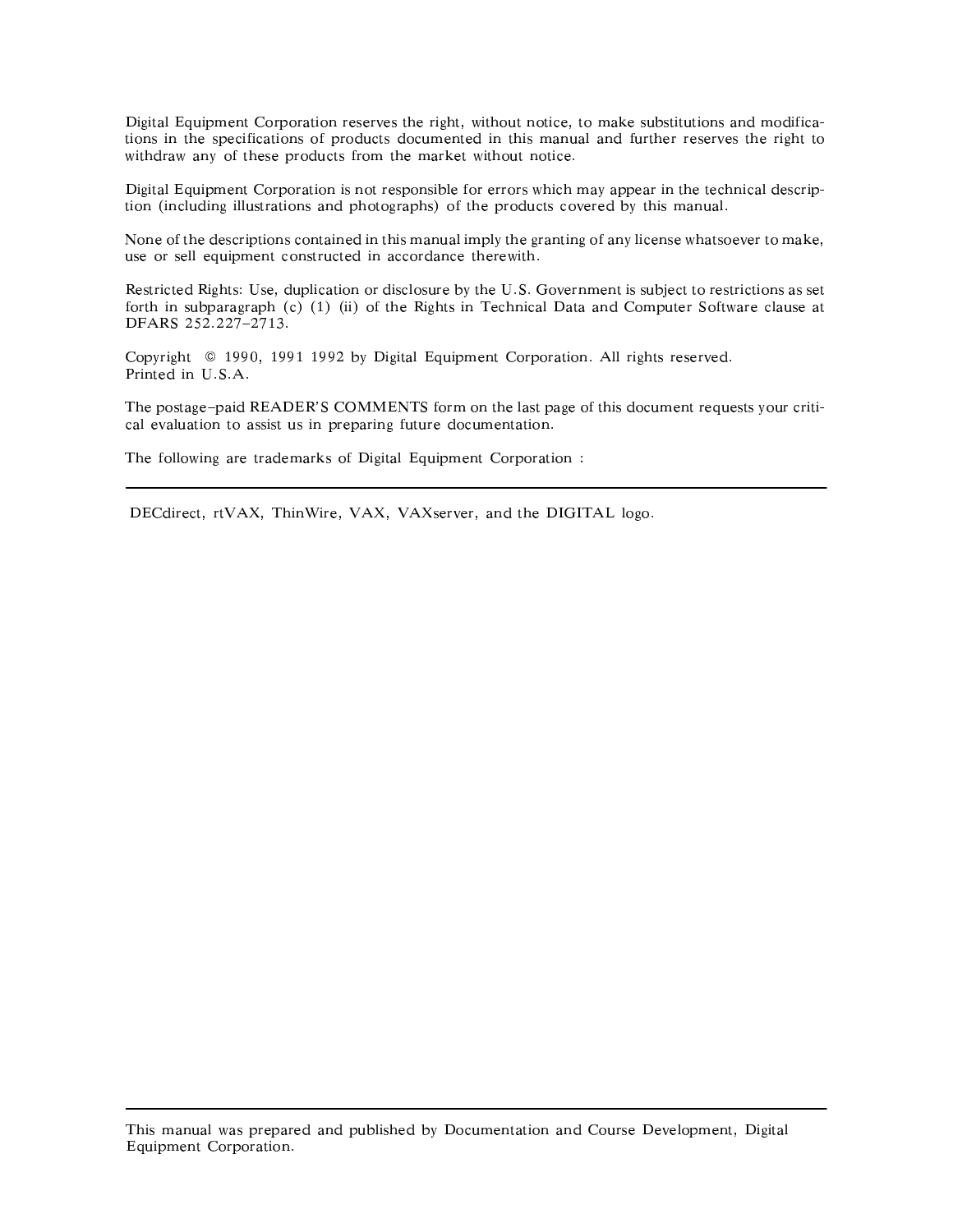



670QJ-01-SC

Figure 1. 670QJ Pedestal System (Sheet 1 of 2)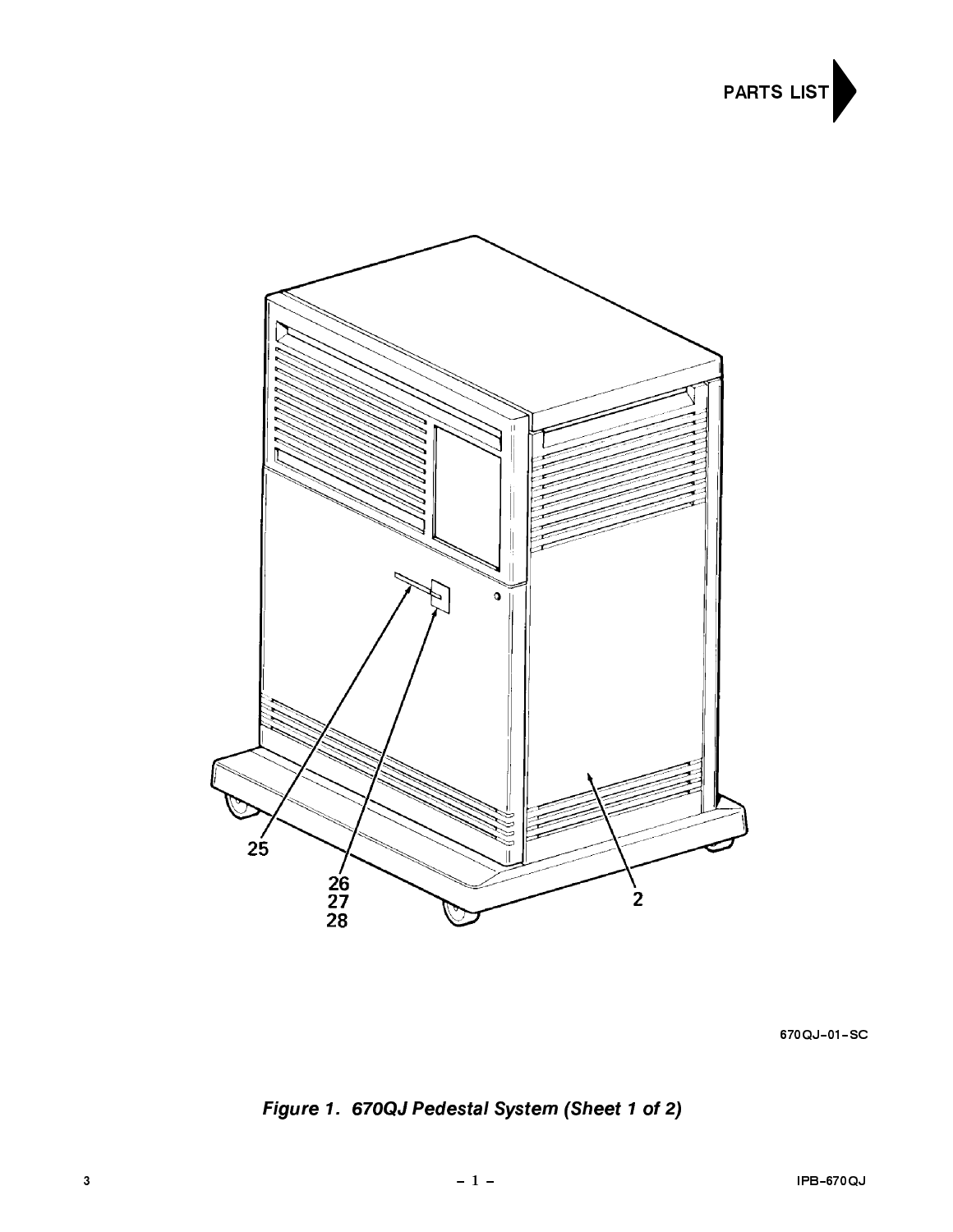**PARTS LIST** 



670QJ-01A-SC

Figure 1. 670QJ Pedestal System (Sheet 2 of 2)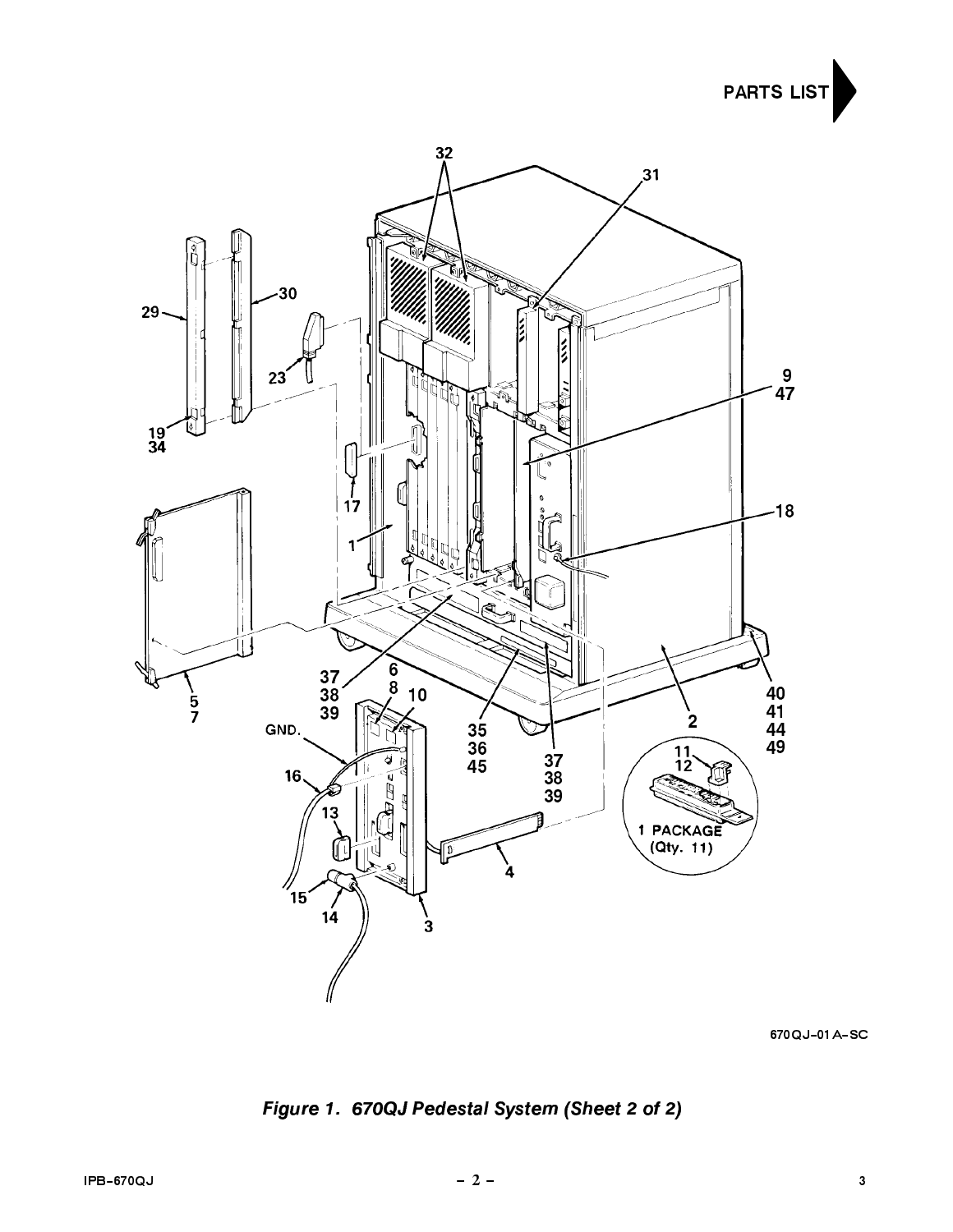| <b>FIG.&amp;</b><br><b>ITEM</b><br>NO. | <b>DESCRIPTION</b>                                                                 | D<br><b>DEC</b><br>PART NO. | <b>ECO</b><br><b>CUT-IN</b><br>670QJ<br>00000 | <b>USED</b><br>ON<br><b>CODE</b> | <b>REF</b><br><b>FIG</b><br>NO. |
|----------------------------------------|------------------------------------------------------------------------------------|-----------------------------|-----------------------------------------------|----------------------------------|---------------------------------|
| $1 -$                                  | 670QJ PEDESTAL SYSTEM                                                              |                             |                                               |                                  |                                 |
|                                        | Code A - Used on 670QJ-A9 120/240V                                                 | 670QJ-A9                    |                                               | А                                |                                 |
|                                        | (w/o Skins) 32MB Timeshare<br>Code B - Used on 670QJ-B9 120/240V (w/Skins)         | 670QJ-B9                    |                                               | в                                |                                 |
|                                        | 32MB Timeshare<br>Code C - Used on 670QJ-C9 120/240V                               | 670QJ-C9                    |                                               | $\mathbf C$                      |                                 |
|                                        | (w/o Skins) 32MB Server                                                            |                             |                                               |                                  |                                 |
|                                        | Code D - Used on 670QJ-D9 120/240V (w/Skins)<br>32MB Server                        | 670QJ-D9                    |                                               | D                                |                                 |
|                                        | Code E - Used on 670QJ-E9 120/240V<br>(w/o Skins) 32MB Realtime (added)            | 670QJ-E9                    | 00003                                         | E                                |                                 |
|                                        | Code F - Used on 670QJ-F9 120/240V (w/Skins)<br>32MB Realtime (added)              | 670QJ-F9                    | 00003                                         | F                                |                                 |
|                                        | Code G - Used on 670QJ-H9 120/240V                                                 | 670QJ-H9                    | 00003                                         | G                                |                                 |
|                                        | (w/o Skins) 64MB Timeshare (added)<br>Code H - Used on 670QJ-J9 120/240V (w/Skins) | 670QJ-J9                    | 00003                                         | H                                |                                 |
|                                        | 64MB Timeshare (added)<br>Code J - Used on 670QJ-K9 120/240V                       | 670QJ-K9                    | 00003                                         | J                                |                                 |
|                                        | (w/o Skins) 64MB Server (added)<br>Code K - Used on 670QJ-L9 120/240V (w/Skins)    | 670QJ-L9                    | 00003                                         | Κ                                |                                 |
|                                        | 64MB Server (added)<br>Code L - Used on 670QJ-M9 120/240V                          | 670QJ-M9                    | 00003                                         | L                                |                                 |
|                                        | (w/o Skins) 64MB Realtime (added)<br>Code M - Used on 670QJ-N9 120/240V (w/Skins)  | 670QJ-N9                    | 00003                                         | M                                |                                 |
|                                        | 64MB Realtime (added)                                                              |                             |                                               |                                  |                                 |
| 1.                                     | *Chassis Assembly (See IPB Manual<br><b>EK-440AB-IP)</b>                           | 70-26699-01                 |                                               | <b>ACEG</b><br>JL                |                                 |
| $\overline{2}$                         | *Chassis Assembly, R440F (See IPB Manual<br><b>EK-440AB-IP)</b>                    | 70-26699-02                 |                                               | <b>BDFH</b><br>ΚM                |                                 |
| 3                                      | *BULKHEAD ASSEMBLY, H3604 CONSOLE                                                  | 70-27400-01                 |                                               |                                  | $\overline{2}$                  |
| 4                                      | *Module, Power Harness                                                             | 54-19789-01                 |                                               |                                  |                                 |
| 5                                      | *Module, CPU                                                                       | L4000-AA                    |                                               | <b>ABGH</b>                      |                                 |
| 6                                      | *Label, "Module Number KA670"                                                      | $36 - 26883 - A3$           |                                               | ABGH                             |                                 |
| $\overline{7}$                         | *Module, CPU (w/Module ROM For Single User)                                        | L4000-BA                    |                                               | <b>CDEF</b>                      |                                 |
|                                        |                                                                                    |                             |                                               | <b>JKLM</b>                      |                                 |
| 8                                      | *Label, "Module Number KA670, L4000-BA"                                            | $36 - 26883 - A4$           |                                               | <b>CDEF</b>                      |                                 |
|                                        |                                                                                    |                             |                                               | <b>JKLM</b>                      |                                 |
| 9                                      | *Module, 32MB DRAM Memory                                                          | <b>MS670-BA</b>             | 00003                                         | $A-F$                            |                                 |
| 10 <sub>1</sub>                        | *Label, "Module Number MS670"                                                      | $36 - 26883 - A5$           |                                               |                                  |                                 |
| 11                                     | *Encoder Set, Lens (DSSI Unit ID Plug)                                             | 12-28766-19                 |                                               |                                  |                                 |
| 12 <sub>2</sub>                        | *Encoder Set, Lens (SCSI Unit ID Plug) (deleted)                                   | 12-28766-28                 | 00004                                         |                                  |                                 |
| 13                                     | *Connector, Terminator                                                             | 12-29258-01                 |                                               |                                  |                                 |
| 14                                     | *Tee, BNC Coaxial                                                                  | 12-25869-01                 |                                               |                                  |                                 |
| 15 <sub>1</sub>                        | *Connector, BNC Coaxial                                                            | 12-26318-01                 |                                               |                                  |                                 |
| 16                                     | *Cable Assembly, 06 Conductor                                                      | 17-01364-02                 |                                               |                                  |                                 |
|                                        |                                                                                    |                             |                                               |                                  |                                 |